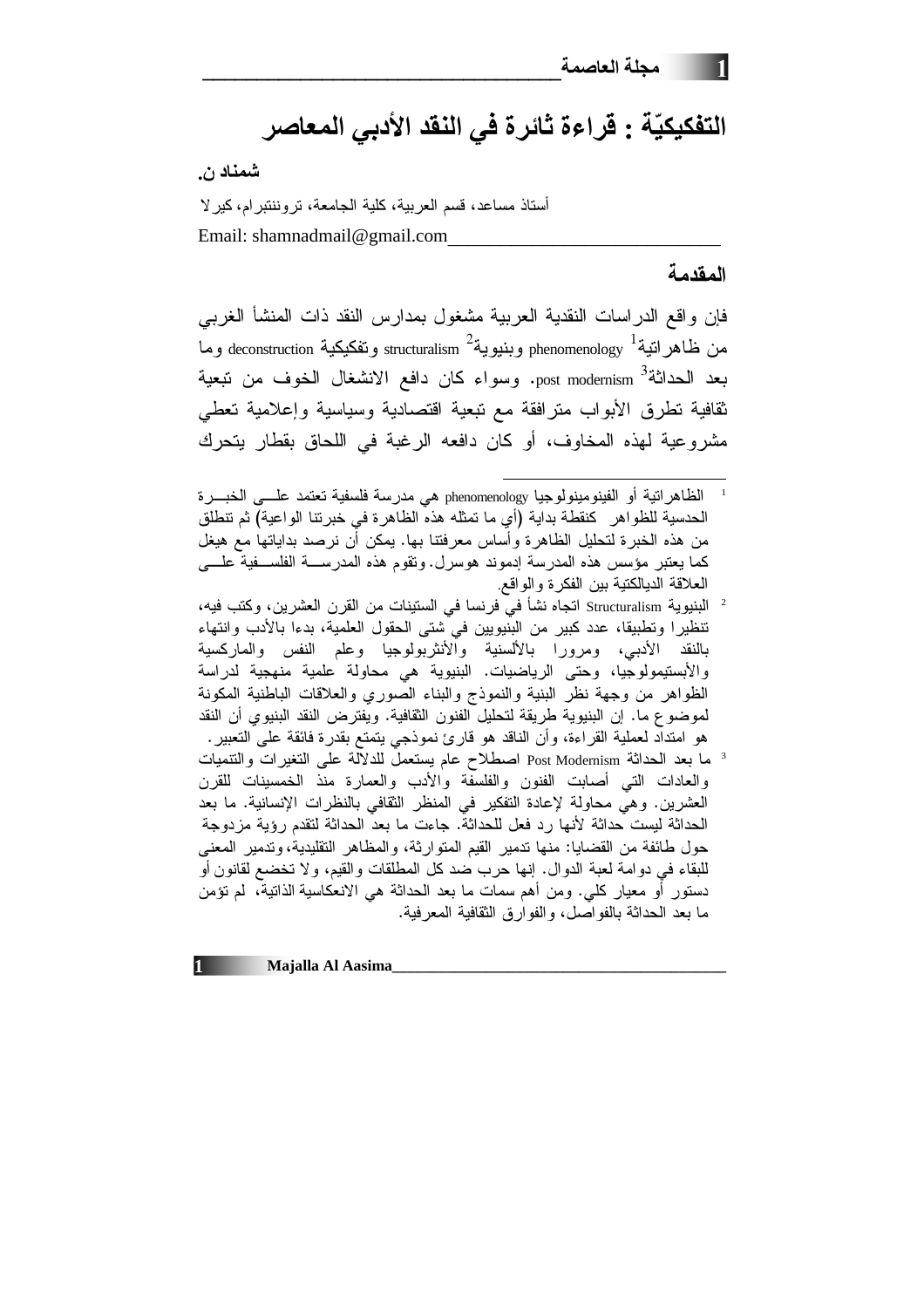بالفعل وفي رحلته محطات عديدة، فإن من المفيد إدارة نوع من الحوار الإيجابي حول هذه الأفكار والمدارس النقدية. هذا، وتحاول هذه الدراسة أن تسلط الضوء على مدرسة فلسفية نقدية معاصرة: التفكيكية، كما تحاول أن تجيب لبعض أسئلة هامة حول جوانب إيجابية وسلبية لفلسفة التفكيكية. لا تمكن الإجابة عن هذه الأسئلة إلا بعد فهم مفاهيم التفكيكية الأساسية وتقويمها، ولعل أفضل موضع ننطلق منه لتحقيق الغاية هو كتاب "في علم الكتابة" Of 'Grammatology الذي يعد لسان التفكيكية، العمل البارز الذي أنجزه الفيلسوف و الناقد الفرنسي جاك دريدا 'Jacques Derrida (1930–2004م)، و اضع نظرية التفكيكية.

അപനിർമ്മാണം Deconstruction التفكيكية

تعد التفكيكية ("تشريح النص"<sup>3</sup> في اصطلاح د/عبد الله الغَذامِي<sup>4</sup> ر ائد التفكيكية في الوطن العربي $\left.\!\! \right.\!\!$  أهم حركة ما بعد البنيوية $\!\! \Gamma$  Post-Structuralism في النقد

- عرف جاك دريدا هذا المصطلح في كتابه " في الغر اماتولوجيا " [في علم الكتابة] بأنه دراسة للأدب ولحروف الهجاء ولمقاطع الكلمات والقراءةوالكتابة.
- جاك دريدا Jacques Derrida (1930-2004م) فيلسوف وناقد فرنسي من مواليد الجزائر ، صاحب نظرية التفكيك. اشتهر دريدا بأنه كان من أنصار التيار الاجتماعي الديمقراطى ومناهضا ومتمسكا بالجمهورية ومناصرا للمرأة ومعاديا لحكم الإعدام ووريث عصر التنوير. وله كثير من المؤلفات المشهورة في الفرنسية، وترجمت أكثرها إلى اللغات العالمية المختلفة، منها: في علم الكتابة، والكتابة والاختلاف، والكلام والظواهر، والحق في الفلسفة، وسياسة الصداقة، ومقاومة التحليل النفسي، ووداعا لإمانئيل ليغيناس، وغيرها. كانت حياته ندور حول البحث والنعليم والنشَّر والمحاضرات، زار دريدا كثيرًا من البلاد، منها المهند، وألقى محاضراته أمام الدارسين والطلبة عن الفلسفة والفن والأدب والنقد، كما خاض دريدا في كفاح طويل ضد التمييز العنصري، وقام بالدعوة لحرية النعبير لما أصدر أية الله الخميني في إيران فتواه ضد الكاتب الهندي سلمان رشدي لما أصدر كتابه "الآيات الشيطانية" The Satanic Versus.
	- غذامي، عبد الله، (2006)، الخطيئة والتفكير من البنيوية إلى التشريحية، ط 6، المغرب: المركز النقافي العربي، ص: 49.
- <sup>4</sup> عبد الله الغدّامي (و . 1946م) ناقد حداثي من السعودية. نال الدكتوراه في الأدب والنقد من جامعة اكستر بإنجلترة عام 1978، أستاذ النقد في جامعة الملك سعود بالرياض،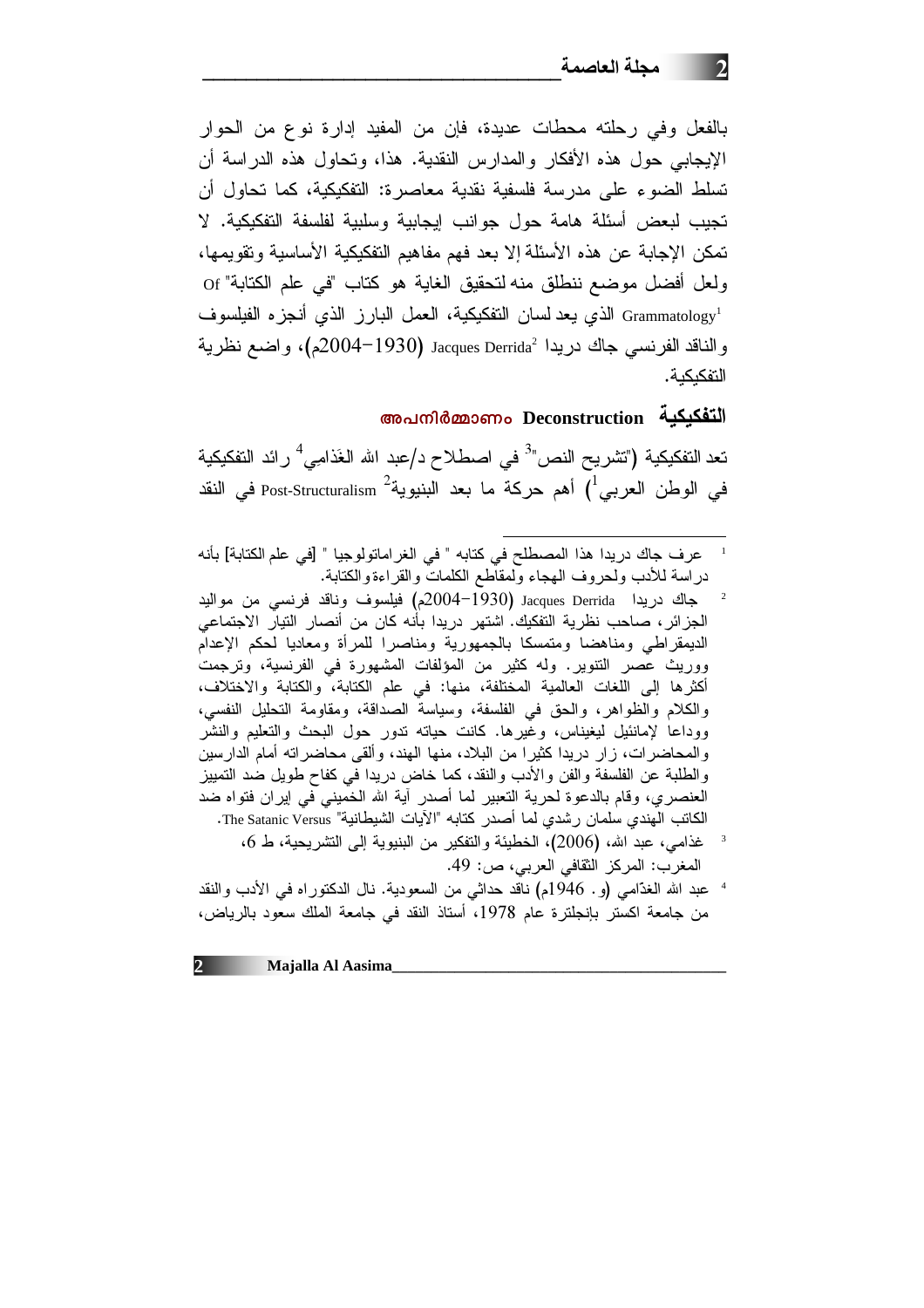الأدبي فضلا عن كونها الحركة الأكثر اثارة للجدل أيضا. التفكيكية هي مشروع لقراءة النص<sup>3</sup>. وهي استراتيجية منهجية تستهدف تقويض النص الأدبي من الداخل وخلخلة بنائه الهرمي لاستكشاف دلالاته الهاربة والمختفية تحت ستائر اشارته الغامضة. وربما لا توجد نظرية في النقد الأدبي التي أثارت موجات من الإعجاب وخلقت حالة من النفور والامتعاض مثلما فعلت التفكيكية في السنوات الأخيرة. نجد أن الكثير من النقاد الذين ينضوون تحت خانة النقد التقليدي بيدون سخطهم من التفكيكية التي يعدوها سخيفا وشريرا ومدمرا. ولم يخلو أي مركز فكري في أوروبا وأمريكا وبلاد العرب من الجدل في قيمة هذه النظر ية الجديدة في النقد<sup>4</sup>.

فالتفكيكية تستخدم للدلالة على نمط من قر اءة النصب ص بنسبف ادعائهـــا المتضمن أنها تمثلك أساسا كافيــــا. إن مصـــــطلح التفكيكيــــة يعتمـــد علـــــى

وفي جامعة الملك عبد العزيز في جدّة. ظهر في الوطن العربي في منتصف الثمانينات، بكتابه الأول (الخطيئة والتكفير) في 1985، فأحدث ضجة كبرى في صفوف النقاد العرب: لأنه نبني فيه أحدث منهجين نقديين آنذاك، وهما: البنيوية والتشريحية أو (التفكيكية)، نشر حتى عام 2000 أكثر من خمسة عشر كتابا نقديا كلها في التطبيق الذي غلب عليه أكثر من التنظير النقدي.

- عبد الرحمن بن إسماعيل السماعيل (تحرير)، الغذامي الناقد: قراءات في مشروع الغذامي النقدي، كتاب الرياض، عدد 97-98، ديسمبر 2001، ص: 17
- <sup>2</sup> لما شاعت شكوك حول ضعف الكفاية المنهجية للبنيوية في شتى حقولها المعرفية، ظهرت ما بعد البنيوية Post Structuralism. يقع أصل تفكير ما بعد البنيوية في اعتقاده بصفات غير متساوية وغير متناسبة للغة. التفكيكية هي مظهر رئيسي<sup>2</sup> استعملتها نظرية ما بعد البنيوية في النقد الأدبي. تجاوبت ما بعد البنيوية غالبا مع الوعي الناريخي والثقافة الأخلاقية.

3. Raveendran, P.P., (1999), Adhunikanandaram: Vicharam, Vayana, Thrissur: Current Books, P 24. <sup>4</sup> فَمِن ناحية نجد أن بعض أعمدة النقد مثل ج.هيليس ميلر J. Hillis Miller وبول دي مان Paul de Manو جيفري هارتمن Geoffrey Hartman و هارولد بلوم Harold Bloom، هم رواد التفكيك على الصعيدين النظرى والتطبيقي على الرغم من نباين أسلوبهم وحماسهم، ومن ناحية أخرى نجد نقادا كثيرين للتفكيكة، ومن أشهر منتقدى التفكيكية: مشيل فيكو Michael Foucault ، إدوارد سعيد Edward Said، وجون إليس John Ellis .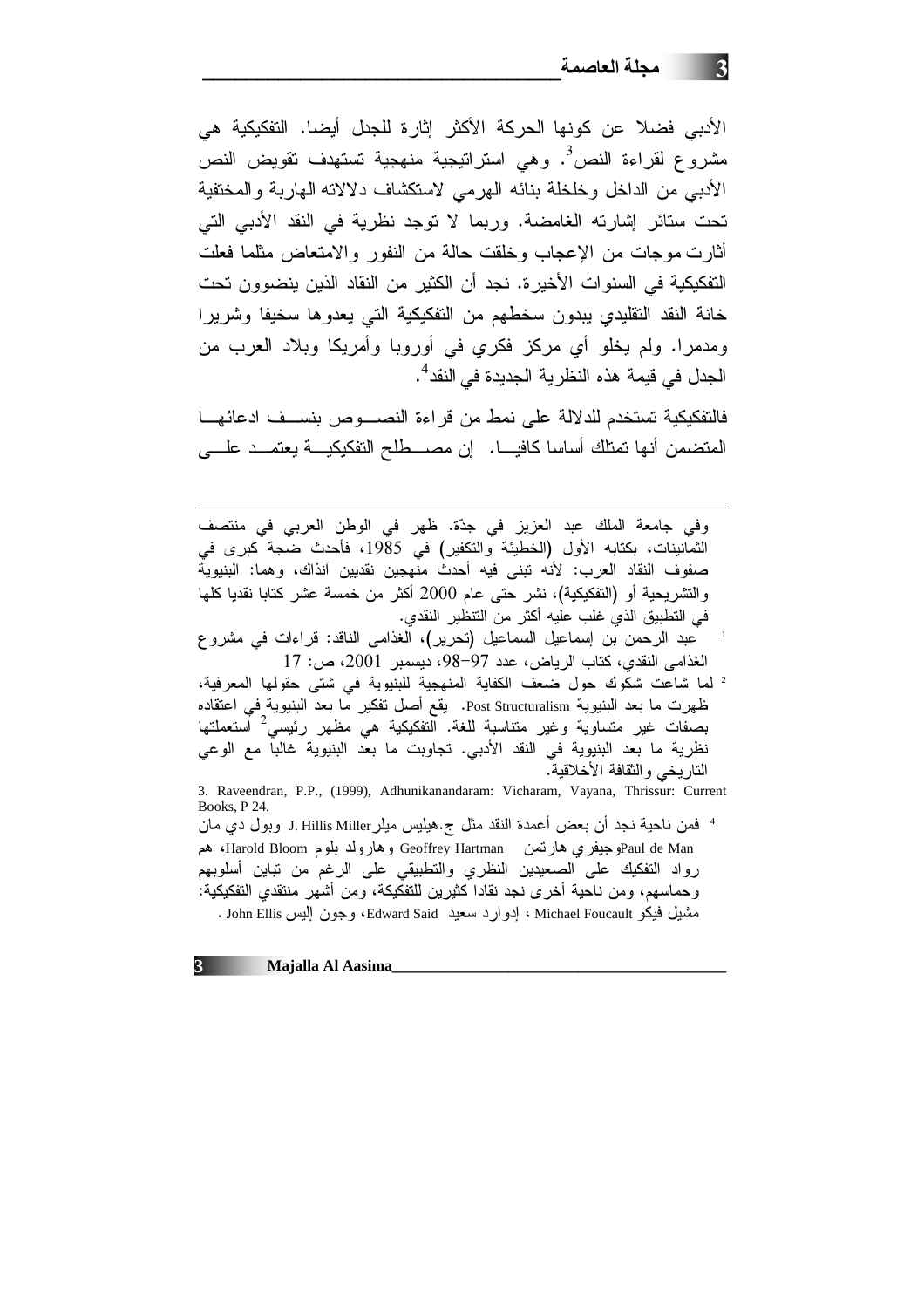فالقارئ يحدث عنده المعنى ويُحدثه، ومن دون هذا الدور لا يوجد نـــص أو لغة أو علامة أو مؤلف. ومن هنا فإن أيّ مناقشة للتفكيكيـــة لابـــد أن نبـــدأ بالقارئ، وتجربة القارئ التي لا يوجد قبل حدوثها شيء فهو يفكك السنصَ ويعيد بناءه على وفق أليات تفكيره. التفكيكية هي محاولة لتفكيك الفكر النقدي للتراث الفلسفي المتداول ولطرح سيطرة المفهوم والمفهمة للنقاش، خصوصا  $.S$ aussure<sup>4</sup>

جورج فسردرك هيغسل Georg Wilhelm Friedrich Hegel (1831–1770) فيلسسوف ألماني، الذي يعتبر أحد أهم الفلاسفة الألمان حيث يعتبر أهم مؤسسي حركة الفلســـفة المثالية الألمانية في أوائل القرن الناسع عشر الميلادي. ظهــــرت الفلســـفة الـحديثـــة، والثقافة، والمجتمع في نظر -هيغل عناصر -مشحونة بالتناقضات والتوتر ات، كما هـــي الحال بالنسبة للتناقضات بين الموضوع وجسم المعرفة، بين العقل والطبيعــة، بـــين الذات والأخر ، بين الحرية والسلطة، بين المعرفة والإيمان، وأخيـــرا بـــين التتـــوير و الر و مانسية.

- زيما، بيير ف.، La Déconstruction: Une critiqie ،(1996) (التفكيكية: دراسة نقدية)، تعريب: أسامة الحاج، بيروت: المؤسسة الجامعية للدراسات والنشر والتوزيع، ص:
- عالم لغوى سويسري ولد في جنيف عام 1857 ومات فيها عام 1913، وبعد مونه بثلاث سنوات قام طلبته بجمع محاضراته في علم اللغة وطبعوها تحت عنوان (محاضرات في الألسنية العامة) وأصبح لمهذه المحاضرات تأثير بالغ على الفكر الألسني والنقد الأدبي.

Majalla Al Aasima

 $\boldsymbol{\Lambda}$  . The set of  $\boldsymbol{\Lambda}$ 

التفسيرية أو الهرمنتيكية Hermeneutics هي المدرسة الفلسفية التي تشير لتطور دراسة نظريات نفسير Interpretation ودراسة وفهم النصوص Text. في الدراسات الدينية يستخدم مصطلح هرمنتيكية للدلالة على دراسة وتفسير النصوص الدينية. هذه الكلمة لمها من النراث الدلالي الكثير والكثير. فبينما نشير كلمة hermeneutics إلى الفرع من علم الفلسفة الذي يدرس مبادئ النأويل والادراك، فإن الكلمة ذاتها تحمل اسم نظرية معروفة في الميثودولوجيا (ما يُسمى بعلم المنهج) في أسلوب تأويل النصوص المقدسة وتفسير ها – بالأخص التور اة والإنجيل.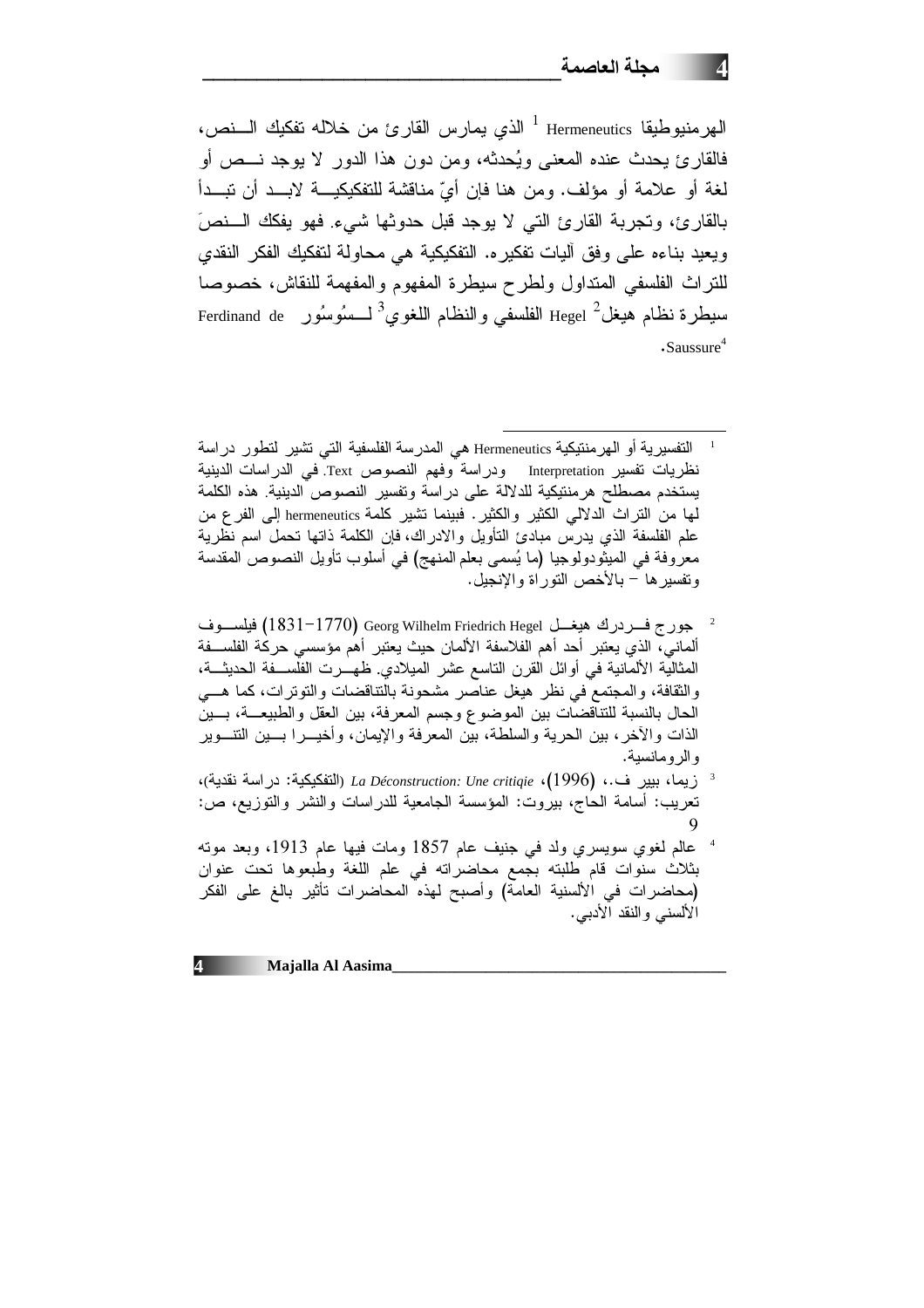ويعدّ الفيلسوف الفرنسي جاك دريدا Jacques Derrida الاســم الأكثـــر افتر انــــا بالتفكيكية، فقد طرح آراءه في ثلاثة كتب نشرت في سنة 1967<sup>1</sup>، وهي "في علم الكتابة" Of Grammatology و"الكتابة و الاخـــنلاف" Writing and Difference و "الكلام والظواهر " Speech and Phenomena. والمفهوم العام لمهذه الكتب بدور



على نفي التمركز المتمثل في الثقافة الغربيـــة. ولـــذلك يبحث دريدا عن المنطــوق أو أفضـــلية الكـــلام علـــي الحضور سعيا منه في قلب المعنى وإسقاطه من اللغسة. تمثِّل فرنسا المهد الأول للتفكيكية، ثم انتقلت التفكيكية إلى أمريكا عبر رحلة قادها دريدا الذي ألقى محاضراته فسي جامعة بيل<sup>2</sup> Yale وجونز هـــوبكنز<sup>3</sup> John Hopkins، هـــذه

الأخبر ة شهدت مبلاد المؤتمر الأول للتفكيكيسة عسام 1966 لتســود بـــذلك التفكيكية الساحة النقدية الأمريكية في السبعينات للقرن العشرين<sup>4</sup>، ويتأثر بها العديد من المؤلفين والنقاد لتهيمن بذلك أفكار دريدا علـــى الســـاحة الأدبيـــة وخاصة على النقاد الرومانسيين والناقمين على موجة النقــد الجديــد New .<br>Criticism . لقد خلفت كتابات در بدا تأثير ا و اسعا في الجامعـــات الأمر بكبــــة

- عناني، محمد، (1997)، المصطلحات الأدبية الحديثة: دراسة ومعجم إنجليزي/ عربي، الشركة المصرية العالمية للنشر - لونجمان، ط 2، ص 132.
- جامعة بيل Yale University هي جامعة خاصة تقع في كنتيكن، تأسست عــام 1701م، تعتبر ثالث أقدم معهد للتعليم العالي في الولايات المتحدة الأمريكية، ويعمل بهـــا 19 حائزًا على جائزة نوبل، ونتكون من 12 كلية. ويعتبر الحصول على شهادة من هــذه الجامعة بمثابة المفتاح السحري للثراء والمناصب الحكومية الحساسة.
- جامعة جونز هوبكينز جامعة خاصة، مقرها في بالتيمور بولاية ماريلاند بالولايات المتحدة. افتتحت الجامعة في 1876 بهدف أساسي وهو تتمية الأبحاث وتشجيع النلاميذ اللذين عن طريق اجتهادهم سيقومون بتطوير العلوم المرجوة
- اتحاد الكتاب العرب، ص: 125
- النقد الجديد New Criticism مدرسة أدبية نقدية ظهرت في أمريكا في القرن العشرين، كان أصحاب النقد الجديد بركزون نركيزا شديدا علـــى اللغـــة والصـــور البلاغيـــة والنَّوْتِرات العاطفية والعقلية، وبخاصة في الشعر ، في محاولة لاستكناه الجمال.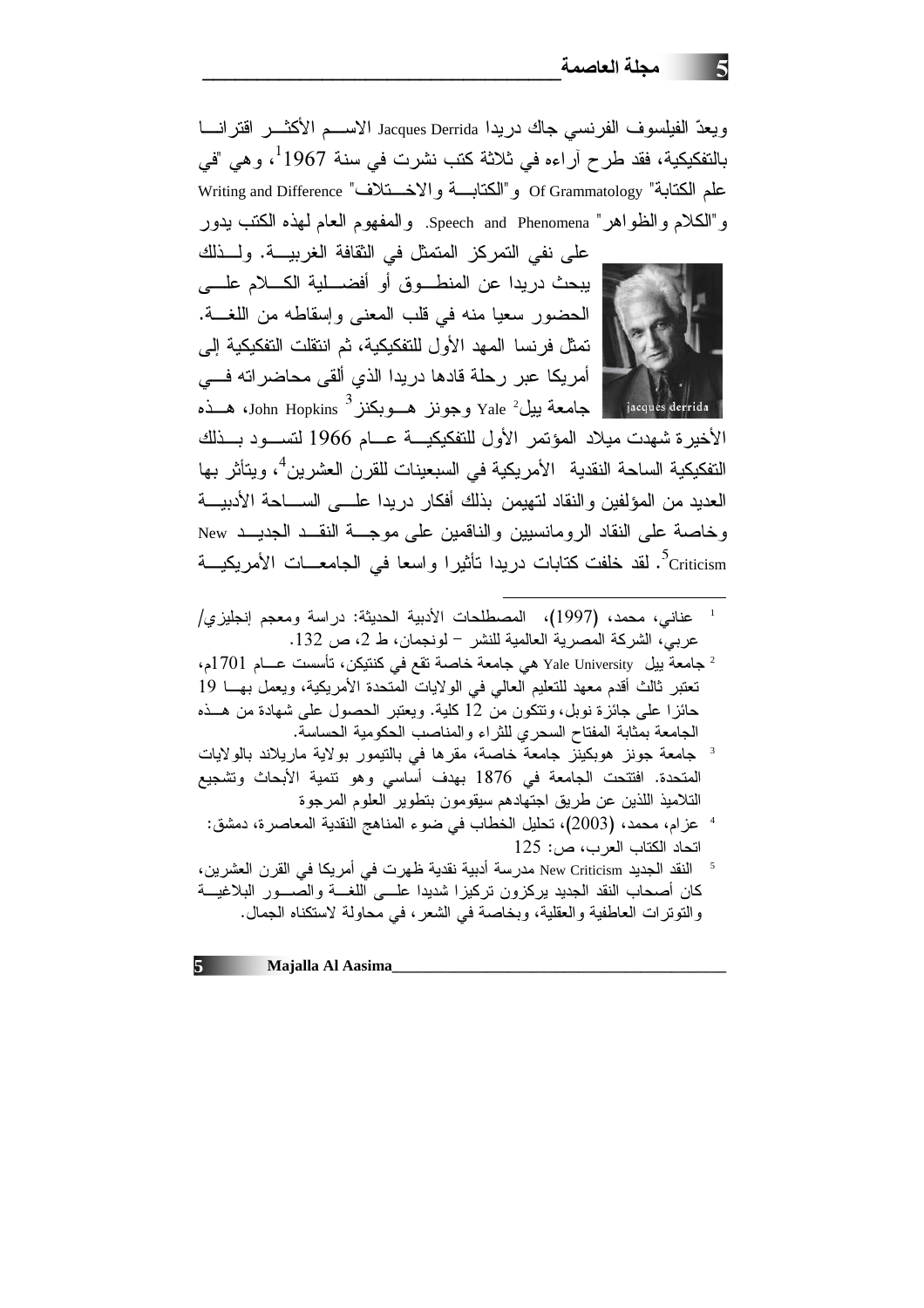– Paul de Man أخاصة مجموعة نقاد بيل Yale، فمثلت كتابات بول دي مـــان مناصر التفكيكية الأول – الأر ضية الصلبة التي انطلقت منها انتقادات النقساد الجدد خاصة من خلال كتابه "العمى والبصيرة" الذي صـــدر عـــام 1971، ويرى فيه دى مان "أن النقاد بصلون إلى البصيرة النقدية من خــــلال العمــــي النقدى $^2$ .

إن عمل دريدا عمل مفكِك De-constructer<sup>3</sup> لكونه قد أعاد النظر في المفاهيم التي تأسس عليها الخطاب الغربي الذي لا يعدو أن يكون خطابا ميتافيزيقيا Metaphysics، وليس هناك بديل يقدمه دريدا. ولهذا تقود التفكيكية، إذن، هجوما ضبار با وجربا شعواء على الميتافيزيقيا في قراءة النصوص: فلسفية كانت أو غير فلسفية<sup>4</sup>. ويقصد بالميتافيزيقيا الت*ى* تستهدفها التّفكيكية في هجومها كل فكرة ثابتة وساكنة مجتثة من أصولها الموضوعية، وشروطها التاريخية<sup>5</sup>. ويرى دريدا أن الفكر الغربي قائم على ثنائية ضدية عدائية يتأسس عليها ولا يوجد إلا بها مثل: دالٌ/مدلول، خار ج/داخل، الواقع/الحلم، الخير/الشرِّ، الشرق/الغرب، المذكر/المؤنث، العقل/ العاطفة، الجسد/ الروح، الذات/ الآخر ، المشافهة/ الكتابة،.... الخ<sup>6</sup>. لما تفضل المبتافيز بقبا أحدَ الحدّبن على الآخر ، تسعى التفكيكية الى كسر هذه الثنائيات المبنافيز بقية. ولهذا تتسم

ل يعتبر بول ديمان Paul de Man ثاني أعمدة المدرسة التفكيكية، على حين يعتبر دريـــدا العمود الأول، وكل هؤلاء مختلفون عن بعضهم البعض، فالأول كان يهتم إلـــي حـــد كبير بالموضوعات السياسية، على حين كان اهتمام الثاني بالنصوص والنقد الأدبـــي قال الباحث: ريتشارد دورتـي – من جامعة فيرجينيا: لولًا انتماء بول دي مــــان الِــــَي هذه المدر سة التفكيكية لما أمكن لهذه المدر سة أن تتتشر .

سيلدن، رامان، (1996)، النظرية الأدبية المعاصرة، ترجمة سعيد الغـانمي، ط 1، المغرب: دار فارس للنشر والتوزيع، ص:142.

<sup>3</sup> http://www.alfaseeh.com/vb/showthread.php?t=25105

<sup>4</sup> Sivaprasad, (2009), Navasahithya Darshanangal: Sidhanthayum Prayogayum, Thiruvananthapuram: India Books, p 55

5 جيمسون، فريدريك، (1972)، سجن اللغة، برنستون: مطبعة جامعة برنستون،  $176$   $\sim$ 71 : زيما، بيير ف.، ص: 71

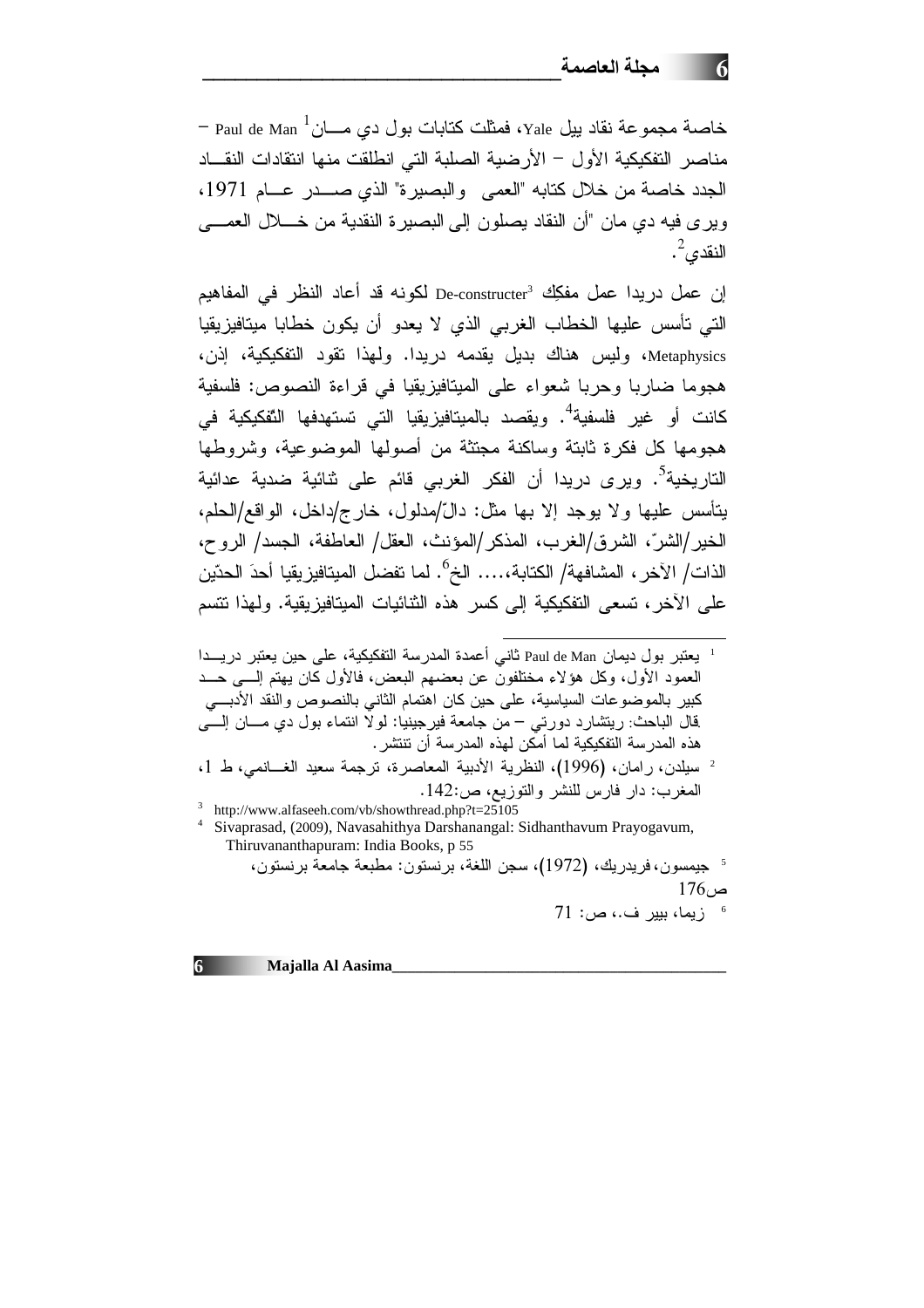التفكيكية بطابع سياسي فضلا عن كونها إستر اتيجية فلسفية<sup>1</sup>. يقول د/ غسان السيد<sup>2</sup>: إن خطاب دريدا يريد أن يقطع كل الجسور مع الماضي، ومع أي نقطة إحالة مرجعية ثابتة. جاء هذا الخطاب في الأساس ليفضح الخطاب الغربيِّ الذي لم يستطع في مراحله كلها التخلص من مركزية حادة تتحكم في الوعي الجمالي والقيمي للإنسان <sup>3</sup>. تتحو التفكيكية إلى القول باستحالة الوصول إلى فهم متكامل أو على الأقل متماسك للنص أيا كان، فعملية القراءة والتفسير هي عملية اصطناعية يقوم بها القارئ، وبالنالي يستحيل وجود نص رسالة وإحدة متماسكة ومتجانسة. إن معنى النص منتشر فيه ومبعثر فيه كبذور تتثر في كل الاتجاهات و من ثم لا يمكن الإمساك به<sup>4</sup>.

المفهومات النقدية للتفكيكة

ويمكن الحديث عن أهم المفهومات النقدية التي قدمها دريدا Derrida لمشروعه النقدي التفكيكي من خلال النقاط الآتية:

- السيّد، عسان، التّفكيكيّة والنّقد العربيّ الحديث، مجلة الموقف الأدبي مجلة أدبيـــة  $\overline{\mathbf{3}}$ شهرية تصدر عن اتحاد الكتاب العرب بدمشق، العدد 426، تشرين الأول 2006
- المسيري، عبد الوهاب، موسوعة اليهود واليهودية والصمهيونية نمـــوذج تفســـيري  $\overline{\phantom{a}}$ جديد، الطبعة الأولى، 1999 ، المجلد الخامس ، مصر : دار الشروق، ص 437

 $75:$ عز ام، محمد، ص:

د/ غسان السيد كاتب سور ي من مواليد 1956م، من أعضاء اتحاد الكتاب العرب في سورية والوطن العربي، يعمل أستاذا جامعيا في جامعة دمشق. من مؤلفاته: مقدمة في المناهج النقدية للتحليل الأدبي.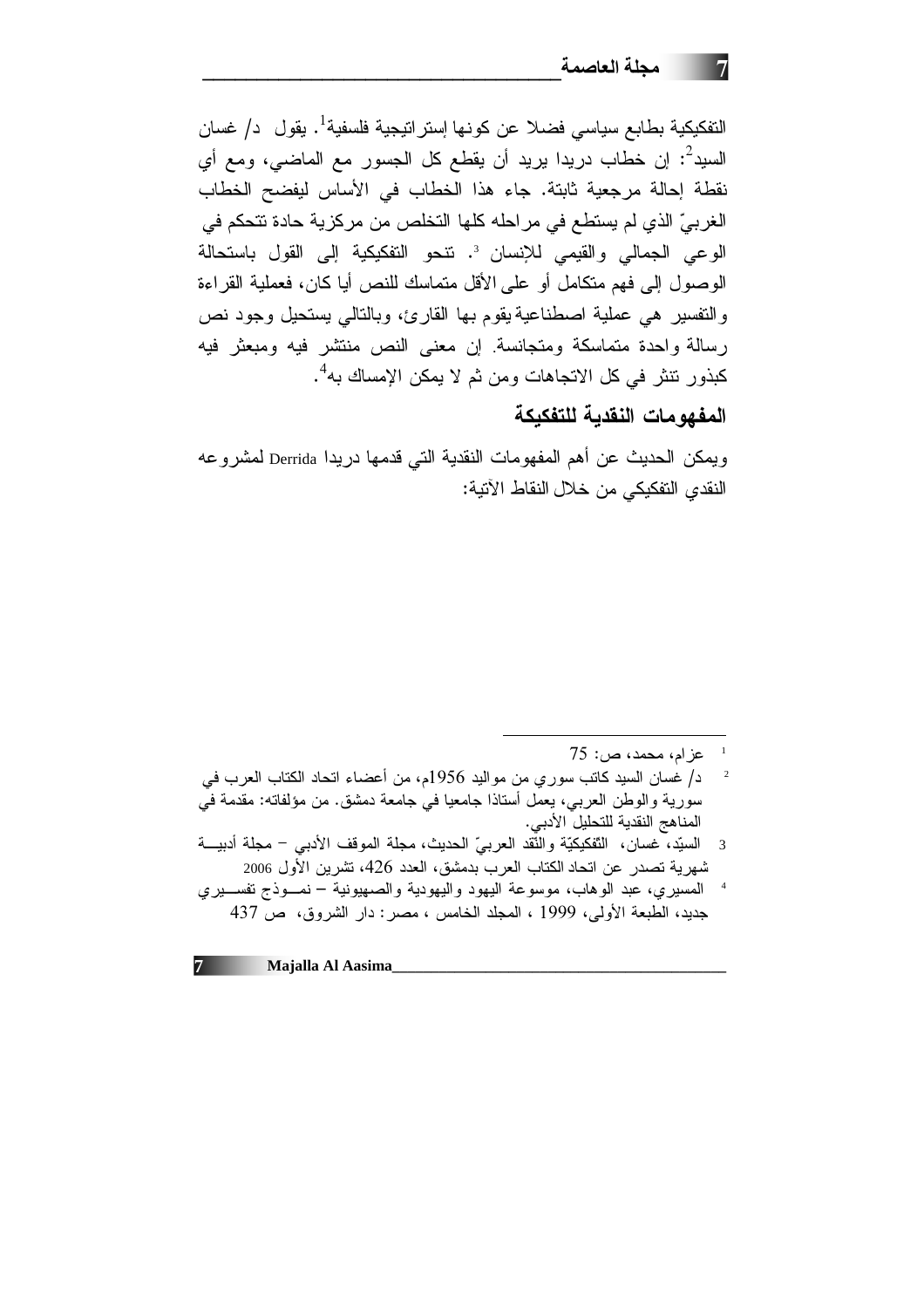# : **Grammatology** .<sup>1</sup>

لقد استند مفهوم الكتابة الذي صـاغه دريدا إلـى ثلاث كلمات معقدة جدا، هي: الاختلاف differance والأثر trace والكتابة الأولىي larche-writing! إن أبرز جزء في نظرية دريدا هو أنه ينقل بَحثه من اللغة إلى الكتابة، النص المكتوب أو المطبوع، وأنه يتصور النص بطريقة محددة غير اعتيادية. كانت الفلسفات الميتافيزيقية الغربية والشرقية نسبت مكانة ثانوية إلى الكلمة المكتوبة ومكانة رئيسة للكلمة المنطوقة. ونلاحظ في التفكيكية عنصر التمركز حول



الكتابة graphocentrism ويمكن القول أن المقصود بالتمركز حول الكتابة هو انتقال الأهمية من الكلام إلى الكتابة، وهو يمثل قلبا للمفهوم التقليدي القائل بأولوية الكلام أو الكلمة المنطوقة على الكتابة أو الكلمة المكتوبة<sup>3</sup>.

وقد بين دريدا أن الزعم للسانيات الحديثة والبنيوية عن مفهوم الدال والمدلول هو أيضا خداع لأن مفهوم الدال والمدلول فـــي اللغـــة الذي جاءنا من اللسانيات والبنيوية هو صورة أخرى لمفهوم الكلام والكتابـــة النقليديِ <sup>4</sup>. يعدّ مفهوم علم الكتابة Grammatology نقدا لثنائية سوسور Saussure (الدال (الصورة الصونية) والمدلول (المفهوم))، ورؤيتــه لـــدور العلامـــة  $^5$ وفاعليتها في بناء النص، فالدال عند سوسور هو نشكل ســـمعي وبصــــري $^5$ ،

لكتابة الأولىي arche-writing: النعبير مستقى من فرويد Freud، وقد استعمله للإشارة إلى اللاوعي. وقد استعمل دريدا هذا المفهوم، مشيرا إلى فرويد مرات عدة في كتابه "الكتابة والاختلاف". وهو يقول: "إن الكتابة تعد استكمالا للإدراك حتى قبل أن يعي الإدر اك نفسه. والذاكرة أو الكتابة هي فاتحة عملية وعي الإدراك بذاته.

 $\overline{a}$ 

2 Achuthan, M., (2006), Paschathya Sahithya Darshanam, Ed 2, Kottayam: DC Books, P 483

<sup>5</sup> Anandan, K.N., (2003), Bhashashastratile Chomskian Viplavam, Thiruvananthapuram: Bhasha Institute, PP 46-51



**8 Majalla Al Aasima\_\_\_\_\_\_\_\_\_\_\_\_\_\_\_\_\_\_\_\_\_\_\_\_\_\_\_\_\_\_\_\_\_\_\_\_\_\_\_\_\_\_\_**

<sup>3</sup> PP 57-58 Sivaprasad,

<sup>4</sup> Derrida, Jack, (1994), Of Grammatology, Trans. Gayathri Chakravorthy Spivak, Delhi: Motilal Banarsidass, P 112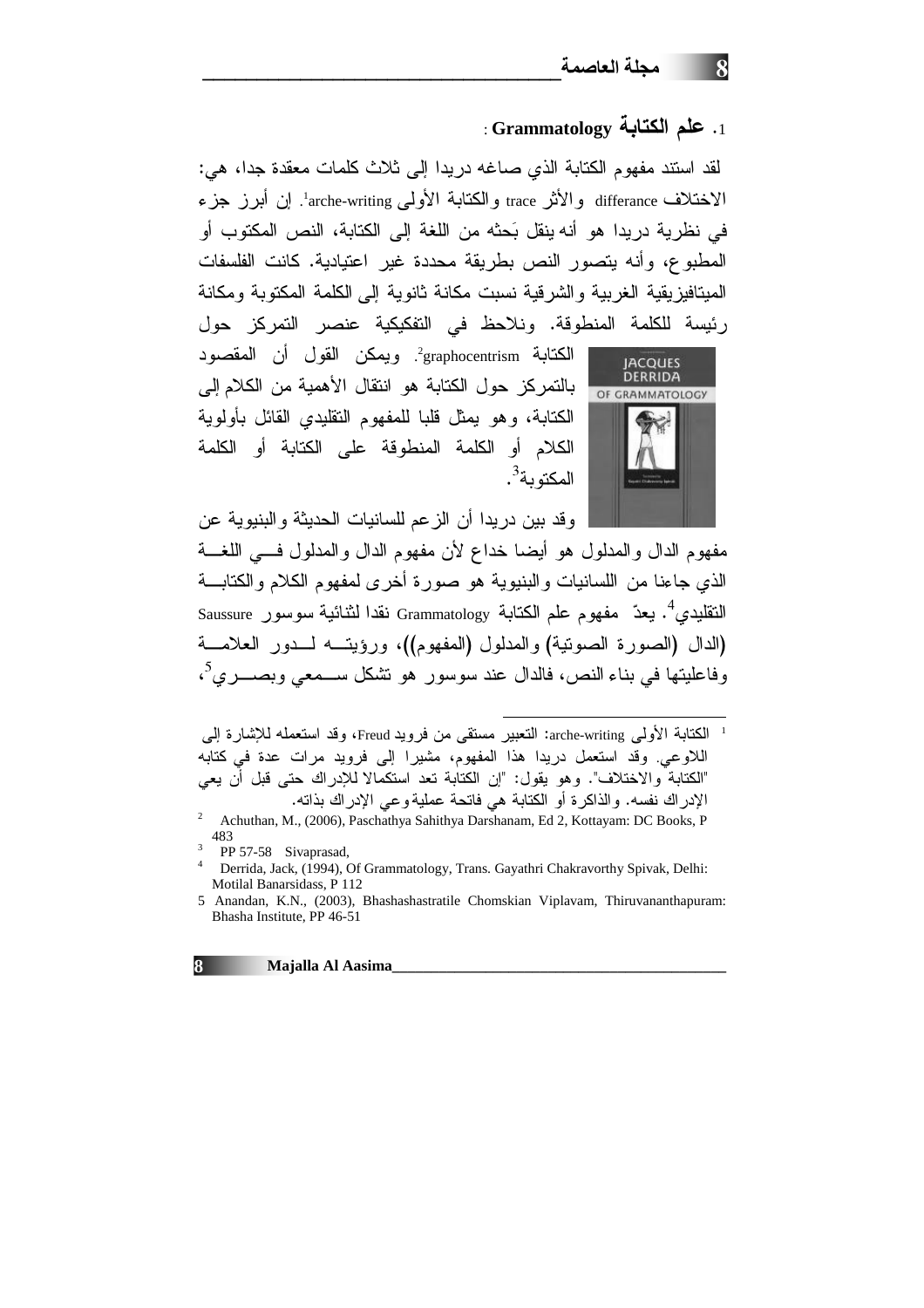وصور ة لحمل الصوت، وقد عدّ دريدا ذلك نمر كز ا حول الصوت، وصـــور ة واهمة لحمل المعنى! وقد اقترح دريدا استبدال (العلامة)بمفهوم الأثر (Trace) بوصفه الحامل لسمات الكتابة، ولنشاط الدال، وقد تحولت اللغة وفقا لذلك من نظام للعلامات $^2$  ـــ کما هي عند سوسور ـــ إلى نظام للأثار ـــ کما هي عند دريدا \_ وتعين تلك الأثار على ترسيخ مفهوم الكتابة، وتوســـيع اختلافـــات المعنى المُتحصل من نشاط دو الها، لذلك عدّ در بدا علم الكتابة "بأنّـــه علـــم للاختلافات".

2. الاختلاف/ الإرجاع Différance : يشير مصطلح "الاختلاف/ الإرجاء" إلى السماح بتعدد النفسيرات انطلاقا من وصف المعنى بالاستفاضة، وعدم الخضوع لحالة مستقرة، ويبين (الاختلاف) منزلة النصبةTextuality في إمكانيتها تزويد القارئ بسيل من الاحتمالات، وهذا الأمر يدفع القارئ إلى العيش داخل النص، والقيام بجولات مستمرة لتصبّد موضوعية المعنى الغائبة، وترويج المعنى \_ حسب دريدا \_ يخضع دائما للاختلاف، والمعنى من خلال الاختلاف يخلق تعادلات مهمة بين صياغات الدوال والاطمئنان النسبي إلى اقتناص الدلالة. تحمل الكلمة الفر نسبة différance معنى الاختلاف (في المكان) والإرجاء (في الزمان)<sup>3</sup>. ويرى دريدا أن المعنى يتولد من خلال اختلاف دال عن أخر، فكل دال متميز عن الدوال الأخرى ومع ذلك فهناك ترابط واتصال بينهما، وكل دال يتحدد معناه داخل شبكة العلاقات مع الدوال الأخر ي، لكن معنى كل دال لا يوجد بشكل كامل في أية لحظة (فهو دائما غائب رغم حضوره)، وهكذا differance عكس الحضور والغياب بل ىسىقىما<sup>4</sup>.

<sup>1</sup> Achuthan, M., P 479

Cuddon, JA, (1999), Literary Terms and Literary Theory, London: Penguine Books, P 210



Anandan, K.N, P 46

Sivaprasad, P 61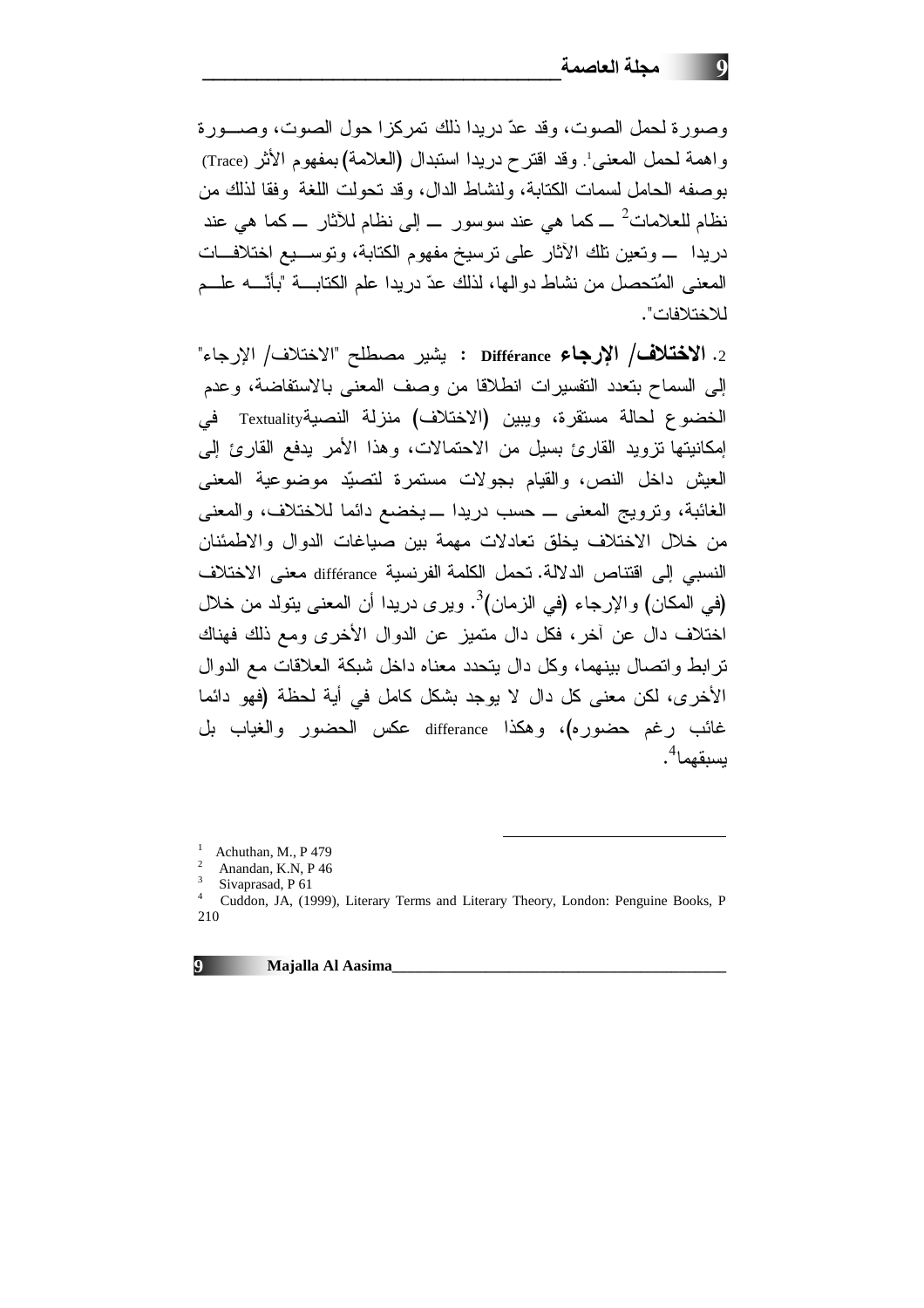وبر ي دريدا أن كل علامة تؤدي هذه الوظيفة المزدوجة: أي الاختلاف والتأجيل، ولهذا السبب نكون بنية العلامة مشترطة من قبل الاختلاف والتأجيل، وليس من خلال الدال والمدلول<sup>1</sup>. ويمكن توضيح ما ذكر بالمثال الآتي: فنحن نميز بين كلمتي three وتعني "ثلاثة" و tree تعني "شجر ة" في الكلام والكتابة، فهما مختلفتان تماما وتكشفان عن هويتهما. ويعد هذا الاختلاف إحدى القونين الموجودتين في كل علامة. أما القوة الأخرى في العلامة فهي قدر تها على الإر جاء، أي قابليتها على التأجيل. فعلى سبيل المثال إن كلمة "وردة" في قصيدة ما لا تبدأ بكشف المعنى إلا حينما ندرك أنها ليست تلك الوردة التي نراها في الواقع، بل أن لها معنى أخرٍ، ذلك الشيء الذي ينبغي اكتشافه. ولهذا السبب فإن العلامة نصفها واف والنصف الأخر غير واف، وهذه الحقيقة ضرورية لبداية فهمنا إلا إنها غير كافية بسبب نقصها. ومثلما أكد سُوسور فإن العلامة هي ليست "الدال + المدلول" بل العلامة هي "الاختلاف + الإرجاء". ويرى سُوسور أن العلامة اتحاد في حين يراها دريدا اختلاف

3. فقد التمركز Critique of centricity : ويقدم هذا المعطى مــن معطيـــات دريدا إمكانية كبيرة في فحص منظومة الخطاب الفلسفي الغربي عبر قرونسه الممتدة زمنيا، ويكشف هذا المعطى في الوقت نفسه عــن التأمــل الفلســفي المتعالى، ويعمل على تمزيق أقنعته بوصفها رواسب حجبت صورة الحقيقة. ويُصر در بدا علي أنّ لكل تر كبِب مر كز ١ سو اء كان تر كبِبا لســـانيا أم غيـــر لساني، فلسفيا أم غير فلسفي، وحمل النراكيب لمراكز محددة يعطي أهميـــة لحركة الدوال. وتوجُه دريدا في هذا الإطار كان منصبا على نقــد النمركــز

أبو هيف، عبد الله، (2000)، "النقد الأدبي العربي الجديد"، دمشق: اتحاد الكتاب العرب، ص 449.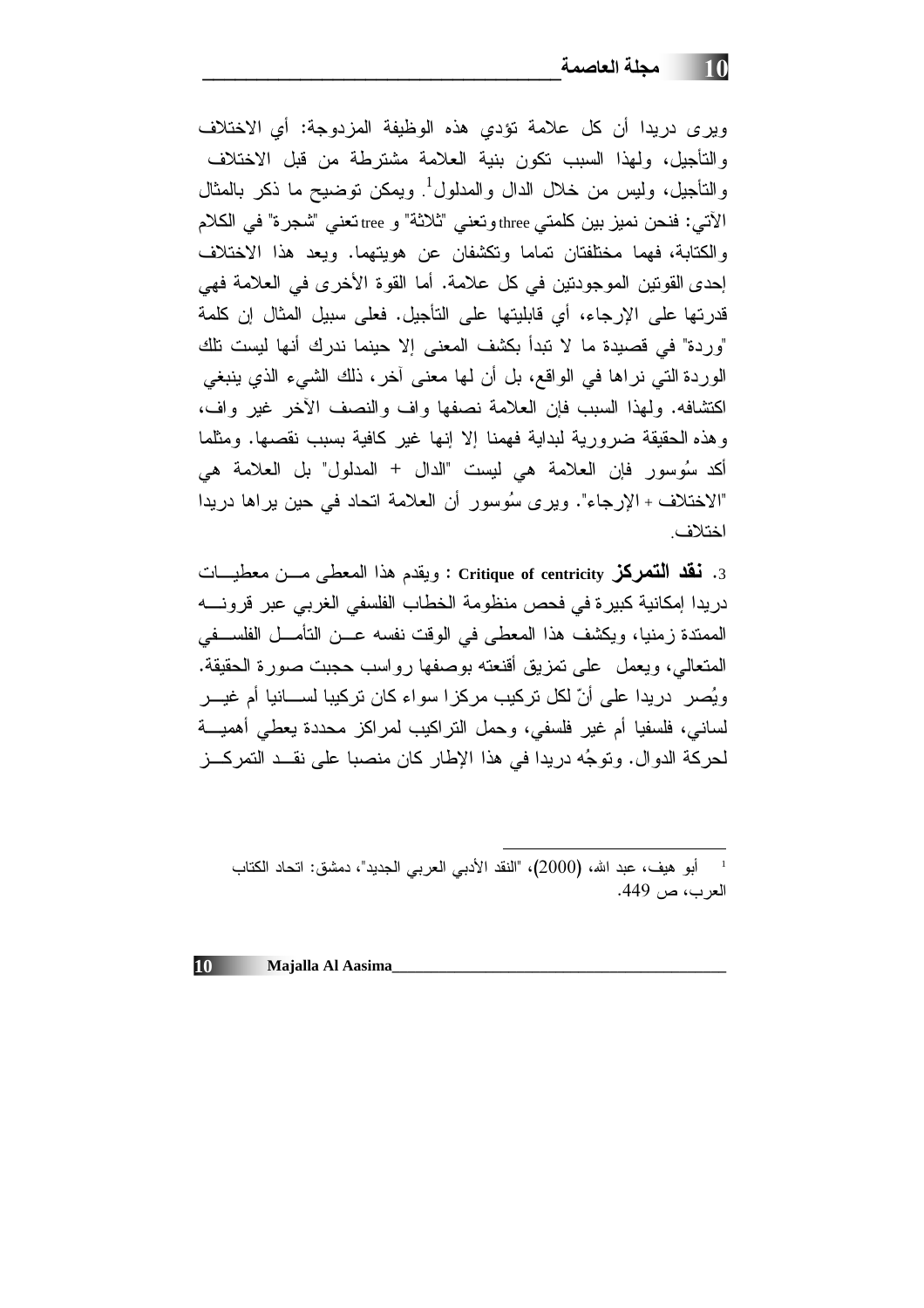11 ا-\_\_\_\_\_\_\_\_\_\_\_\_\_\_\_\_\_\_\_\_\_\_\_\_\_\_\_\_\_\_\_\_\_

بوصفه دلالة سلبية<sup>1</sup>، ومدح المركز بوصفه العنصر المشع للدلالة، والنقطــة التي ينبثق منها اختلاف المعنى $^2$ .

4. **نظرية اللعب Th**eory of play : ويشير مفهوم نظرية اللعب إلـــي تمجيـــد التفكيكية لصيغة (اللعب الحر free play) للكتابة، وتأكيد المعطى الثقافي للفكـــر والإدراك، وغياب المعرفة السطحية المباشرة، واستلهام أفــق واســـع مـــن المرجعيات الفكرية المماثلة، والفلسفية المعقدة، والنظم المخبـــوء، وطرائـــق التحليل الخاصة<sup>3</sup>.

5. **الأثر Trace :** فالعلم في نظر دريدا Derrida <sup>—</sup> مثله في ذلك مثل الدين والفلسفة الميتافيزيقية – يقيم نظامه على ما يسميه "الحضور" ومعناه التسليم بوجود نظام خارج اللغة يبرر الإحالة إلى الحقائق أو الحقيقة. فمفهوم الأشــر في التفكيكية مرتبط بمفهوم الحضور الذاتي، ودريدا يرى في الأشــر شـــيئا يمحو المفهوم الميتافيزيقي للأثر وللحضور<sup>4</sup>. وهدف دريدا هو تفكيك الفلسفة وتفكيك تطلعاتها إلى إدراك الحضور، وفي مقابل النركيز على المقابلة بـــين الدال والمدلول (اللفظ والمعنى) عند سُوسور Saussure برفض دريدا أسبقية المدلول على الدال، لأن تصور سُوسور كان يعني وجود مفاهيم "حاضـــــرة" خارج الألفاظ<sup>5</sup>. فالعلامة سياقية contextual، وهي تخلق سراب المدلول. ولهذا السبب إن العلامة "أثر "، فهي ليست النمثيل المرئي أو الكتـــابي المحســــوس للصورة الصونية بل إنها الأثر الذي يصفه دريدا بأنه ليس طبيعيا.

إن ما هو كائن في العلامة يحرك الذهن باتجاه ما هو غير كائن فيها، ولهذا السبب فإن ما هو موجود في العلامة يحمل أثر ما هو غير موجـــود فيهــــا.

 $\overline{a}$ 

 $136:$ عزام، محمد، ص $^{-1}$ 

Royle, Nicholas, deconstructions, Palgrave, NY, (2000), p 6.

3 Sivaprasad, P 62

4 Achuthan, M, P 480 5

http://www.alfaseeh.com/vb/showthread.php?t=25105



2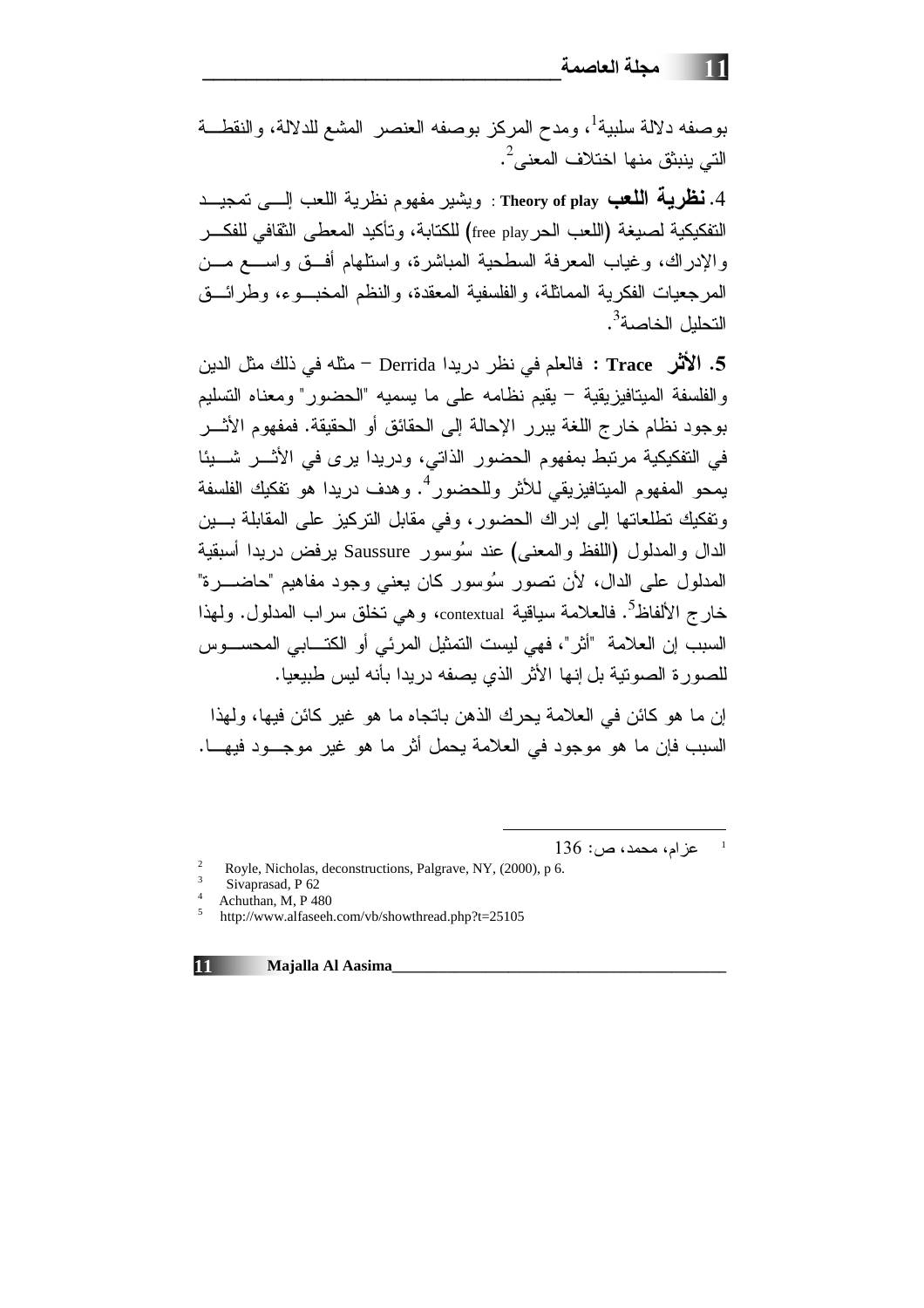تقول المعرافية التسمى بسكنها Gayatri Chakravorty Spivak<sup>1</sup> الكتابة للمع البنية التسمى بسكنها الأثر دائما<sup>2</sup>. الكتابة، عند دريدا، إنها النقش inscription عموما، سواء كان ذلك حرفيا أم غير حرفي حتى وإن كان ما تم توزيعه في الفراغ غريبا عن نظام الصوت<sup>3</sup>. بهذا المعنى يمكن أن نعد التصوير السينمائي والرقص والموسيقى والنحت جميعها كتابة. و(الأثر) هو القيمة الجمالية التي تجرى وراءها كلَّ النصوص، وبتصبّدها كل قر اء الأدب<sup>4</sup>.

6. ا**لحضور والغياب Pr**esence and Absence : أما مفهوم الحضور والغياب فيشكل نتويجا نقديا للمفهومات السابقة، لأنه يمثل الثمر ة المعر فية للتحليل التفكيكي. إنّ جميع إجراءات المسيرة النقدية للتفكيك تخضع لحضور الدوال وتغييب المدلول. وقد انطلق دريدا من خلال هذه الثنائية لنقد توجه الخطاب الفلسفي الغربي، ونقويض أسسه من خلال كشف نتاقضاته واللعب بأنظمته وممارساته، وتحويل معادلته المعرفية من ميتافيزيقيا الحضور إلى غياب المعنى و اختلافه و تعدده.

# التفكيكية في النقد الأدبي

ببرز تأثير فلسفة دريدا Derrida في النقد الأدبي عند نقاد جامعة بيل Yale في أمريكا وبخاصة بُول دِي مَانٍ. ويستند دي مان Paul de Man على قول دريدا بأن الأدب يمكن اعتبار ، حركة تفكيكية ذاتية للنص، إذ يقدم معنى ثم يقوِّضه في أن واحد، فالأدب أقرب ما يكون إلى تجسيد مبدأ الاختلاف<sup>?</sup>. وهو يحتفل بوظيفة الدلالة وفي الوقت نفسه بحرية عمل الكلمات في نطاق الطاقات

ا جاينزي شكرورتي سفيواك Gayatri Chakravorty Spivak (و. 1942م) ناقدة أدبية هنديـــة ولدت في كلكتا. وصفت سفيواك نفسها منظرة ماركسية نسوية تفكيكية، اشتهرت بآثار ها في مجال ما بعد الاستعمار post colonialism ، ونرجمة كتــاب of grammatology لجــاك دريدًا، وهي تعمل الأن أستاذة في جامعة كولمبيا، الولايات المتحدة.

<sup>2</sup> Of Grammatology, P xxxIx

<sup>3</sup> Derrida, Of Grammatology, P 9

 $126:$ عز ام، محمد، ص

زيما، بيير ف.، ص: 112

 $12$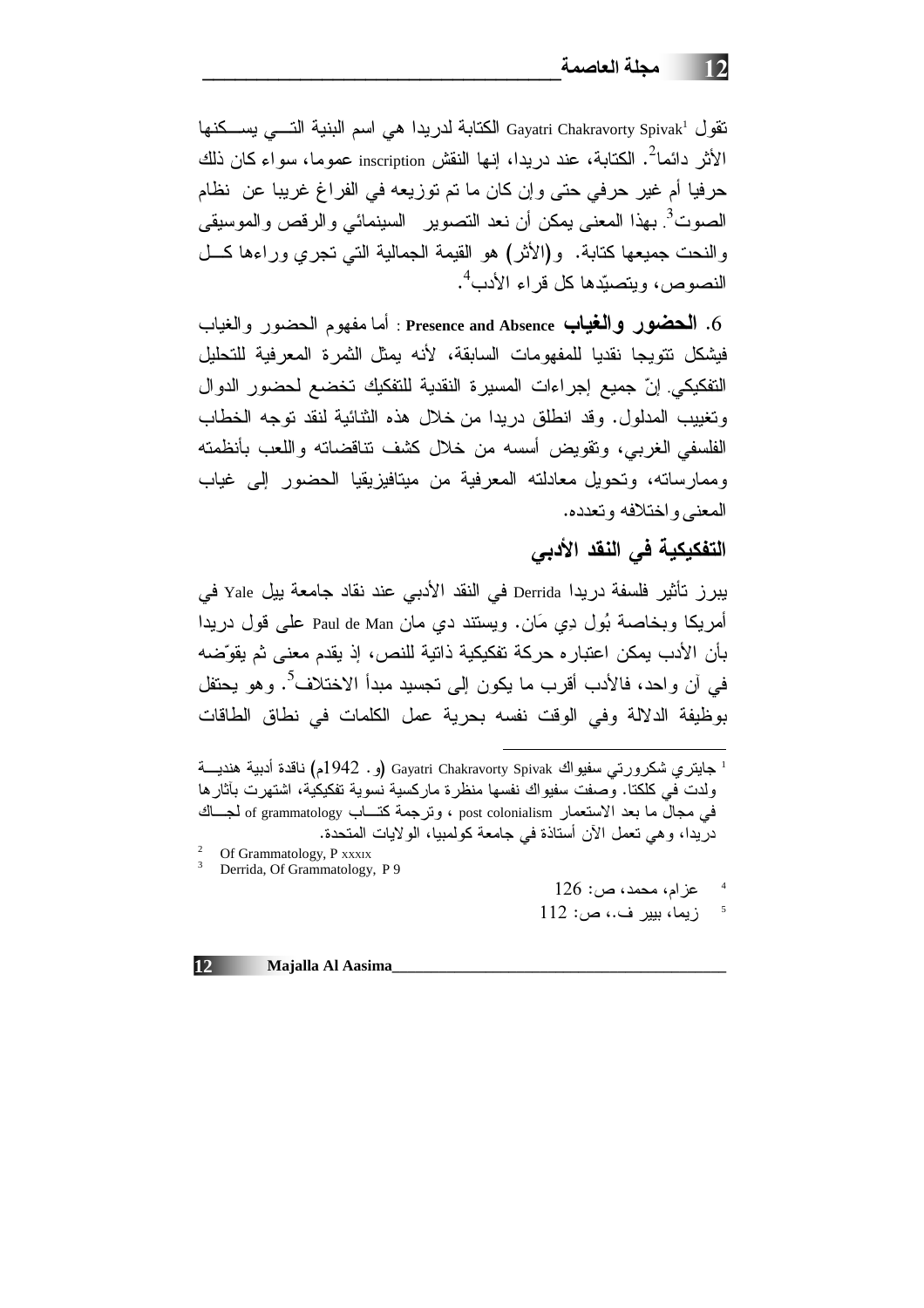الاستعارية وألوان المجاز والخيال دون الجمع بين المتناقضات فلا يصل أبدا إلى الوحدة<sup>1</sup>. وأهم ما يلاحظ هنا هو أن هذا التصور للأدب باعتباره نصوصا متداخلة ينفتح بعضها على بعض ولا يجد النص منها حدودا تمنعه من نجاوز ذاته بدلا من النصور القائم على وجود نص مستقل أو كتاب مغلق يناقض تعريف الأدب الذي جاء به النقد الجديد New Criticism باعتبار ه عملا يتمتع بالوحدة العضوية. ترجع أهمية الأدب في ظل التفكيكية إلى طاقته على نوسيع حدوده بهدم أطر الواقع المتعارف عليها، ومن ثم فهو يميط اللثام عن طبيعتها التاريخية العابرة، فالنصوص الأدبية العظيمة دائما نفكك معانيها الظاهرة سواء كان مؤلفوها على وعي بذلك أم لا. والأدب أقدر فنون القول على الكشف عن العملية اللغوية التي تمكن الإنسان بها من إدراك عالمه مؤقتا و هو إدراك لا يمكن أن يصبح نهائيا أبدا.

لا يوجد شيء خارج النص :

تشكل هذه العبارة أساسا من أهم أسس النظرية التفكيكية وقد عبر دريدا عن There is nothing outside the text  $^2$  "ألا يوجد شيء خارج النص ومعنى ذلك رفض الناريخ الأدبي النقليدي ودراسات نقسيم العصور ورصد المصادر لأنها تبحث في مؤثرات غير لغوية وتبعد بالناقد عن عمل الاختلافات اللغوية<sup>3</sup>. ويعتبر التفكيكيون أن الغوص في الدلالات وتفاعلاتها واختلافاتها المتواصلة تعد معادلا للكتابة، فمن حق كل عصر أن يعيد تفسير الماضي ويقدم تفسيره الذي يرسم طريق المستقبل، فالتفسيرات أو القرارات الخاطئة هي السبيل الوحيد لوضع أي تاريخ أدبي بالمعنى التفكيكي. ومن هنا

<sup>&</sup>lt;sup>2</sup> Jeorge, CJ (Ed.), Adhunikanandara Sahitya Sameepanangal, Bookworm, Thrissur, (1996), p67  $3 \text{ Sivanasad}$ , P 63



عناني، محمد، (1997)، المصطلحات الأدبية الحديثة: دراسـة ومعجــم إنجليــزي/ عربي، الطبعة الثانية، لونجمان: الشركة المصرية العالمية للنشر ، ص 143 – 144.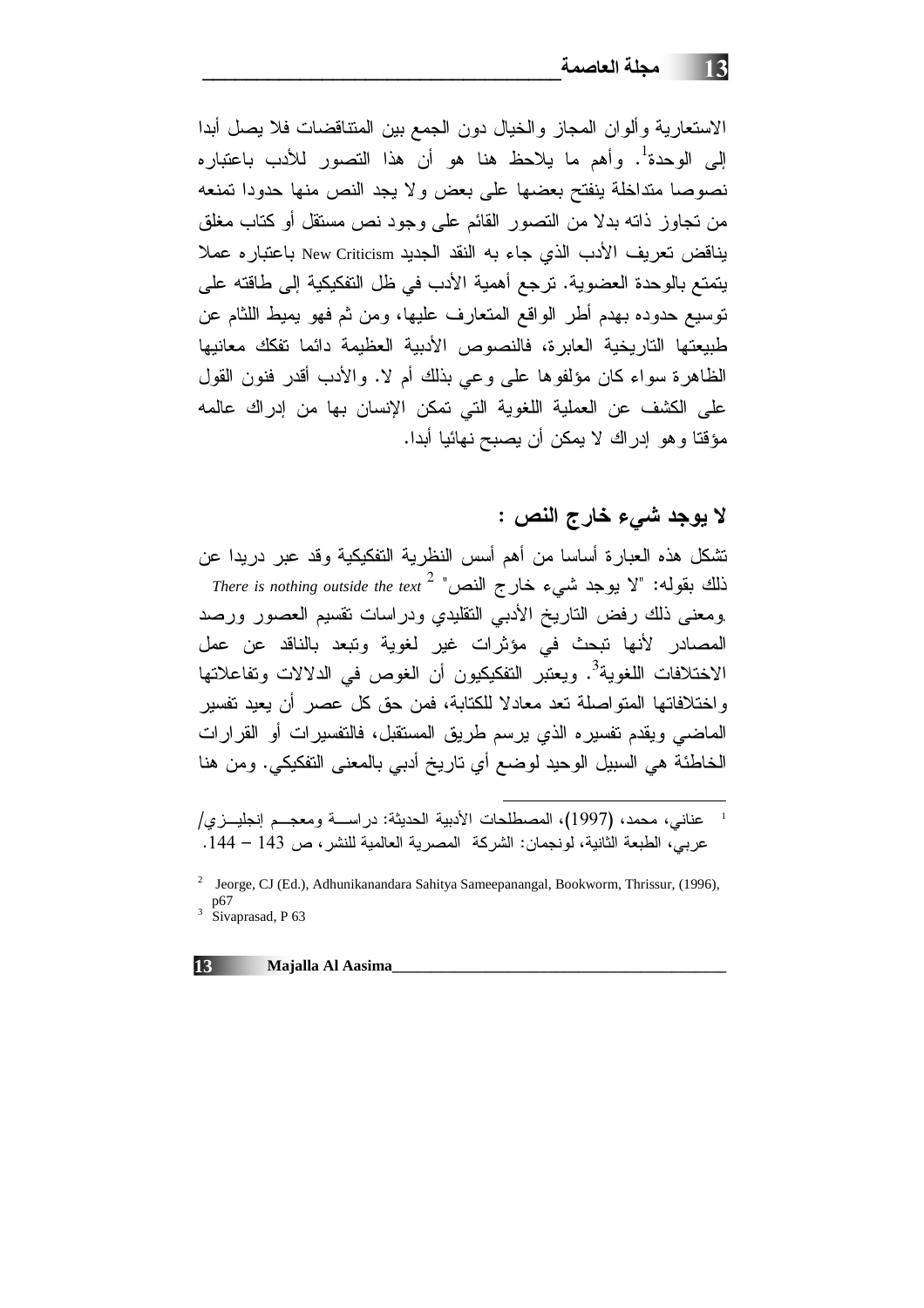اتبع التفكيكيون في تطبيقاتهم القرائية على النصوص الأدبية التفكيك للمدلولات الوراثية المتمركزة فى التفسيرات والقراءات النقدية السائدة، وطلبوا بقتل المؤلف<sup>1</sup> (المدلول) وتكفينه في اللاحضور ، ومركزة الدال، تحت سلطة القارئ الذي يرث النصَ عن مؤلفه ليقوم بتفكيكه وتقويضه وإعادة كتابته من جديد. لذلك يرى رولان بارت<sup>2</sup> Roland Barthes— أحد نقاد التفكيكية الأكثر جدلا – أن النقد كتابة على الكتابة أو نصا جديدا يضاف إلى النص الأصلي، فالقارئ وفقا لبارت بعد منتجا لا مستهلكا صاحب إضافة، لبس مجرد عالمٌ على النص<sup>3</sup>. هذا يعني لا نهاية في المدلول والمعنى، فليس ثمة قراءة صحيحة أو خاطئة، بل هناك سلسلة لا نهاية لها من القراءات، فكل قراءة تولد قراءة أخرى جديدة إلى ما لا نهاية، في تفسيرات مختلفة أو متناقضة<sup>1</sup>. يرى دريدا أن أى نص غير نام، وغير مكتف بذاته، فليس ثمّة بنية أو ظاهرة مكتفية بذاتها، بل إنها دائما تحتاج إلى تتمة أو مكمل أو إضافة. وعلى هذا الأساس لا يُمكن الحديث عن الكمال في الشيء، وكأنّ عدم الكمال هي الضمانة الوحيدة للبقاء، لأن الأشياء إذا اكتملت ماتت. فالنص تكمله القراءات المتعددة التي لا تؤدي دورا ثانويا، بل رئيسا في العمل التفكيكي. ومادام الأمر كذلك فليس ثمَة بؤر ة مركزية بتمحور حولها المعنى،

- فكرة "موت المؤلف" death of the author تعني أنه من الخطأ النظر إلى العمل الأدبي على أنه غاية نهائية لمراد الكاتب، فليس من الصواب عند تحليل العمل الأدبي النظر إلى شخصية الكاتب، أو إلى ناريخه وذوقه وأهوائه وغير ذلك من الأمور المتعلقـــة به، وذلك من منطلق النعددية المفتوحة في نأويل المعنى من ناحية، ومن منطلـــق أن "البنيوية" لا نتظر إلى أي شيء خارجي عند تحليل العمل الأدبي، فهي ترغــب فـــي تحليل عناصره بالنظر إلى العلاقات القائمة بينها داخل "العمل الأدبي" نفسه، ولـــيس بالنظر إلى أية أشياء خارجية، سواء كانت نعود إلى المؤلف أو غيره
- رولان بارت Roland Barthes (1970–1970) هو الناقد الاجتماعي والأدبي الفرنسي، ساعد لتأسيس البنيوية كأحد الحركات الثقافية القيادية للقرن العشرين، كان بارت من دعاة التفكيكة.

 $3$  http://n-alshreef.blogspot.com/2008/06/blog-post\_12.html

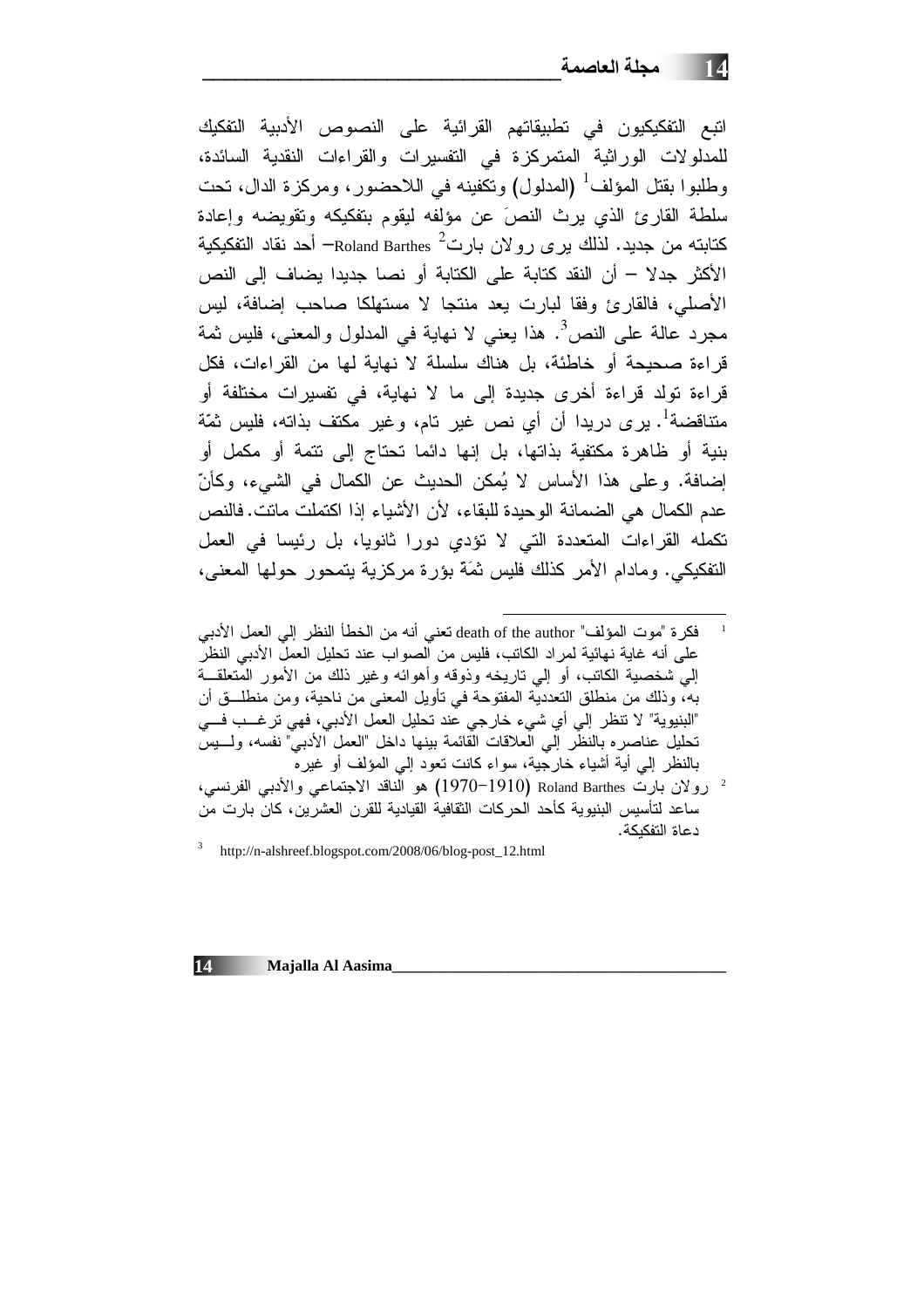و إنما هناك لعب بالدو ال، و إر جاء ممتد بلا نهاية للدال إلى مدلو لات مختلفة باختلاف القراءة، لا تنتهي ولا نتوقف ولا تستقر عند معنى ثابت إلزامي<sup>2</sup>. يقول ريتشارد رورتي: الدور المهم المفيد الذي نلعبه النزعة التفكيكية في الدراسات الأدبية، ذلك الدور الذي يسهم في تحريرنا من فكرة "تفسير النص تفسير ا صحيحا"<sup>3</sup>. إن القراءة التفكيكية التي سماها نيتشه "Nietzsche (الهدم) نقوم على النقويض والهدم لكل ما هو ثابت، وقلب المعادلات والثنائيات، و النحر ك نحو المناطق التي لا بِلتفت إليها النقاد عادة<sup>5</sup>. هذهِ المنهجية في القراءة، لا تغيب التأثر بالمدرسة الفرويدية Freud<sup>6</sup> التي تبحث عن أدق الدوال في النص للوصول إلى خيبة نفسية ندخل منها إلى الكشف عن الشخصية المبدعة. إن الغرض الفرويدي كشف نفسي، أما الغرض التفكيكي فهو بحث عن لانهائية القراءة، وفتح النص أمام تعددية قرائية لا تغلق مدلوله بل تجعله مشرعا، حتى وإن اضطرت إلى نقويض مداخله حتى تضمن عدم انغلاق القر اءة<sup>7</sup>.

هذا وقبل الختم نجمل ملامح القراءة التفكيكية في أمور:

- 1. الوصول إلى نتائج مناقضة لما هو سائد.
- 2. النزوع نحو استخدام مفهومات ومقولات إجرائية غير محسومة، و غير محدودة.
	- <sup>1</sup> حمودة، عبد العزيز، (1998)، المرايا المحدبة من البنيوية إلى التفكيك، سلسلة عالم المعرفة، رقم 232، الكويت: المجلس الوطني للثقافة والفنون والأداب،: ص326  $292 - 291$  نفس المصدر ، ص 291 – 292. http://n-alshreef.blogspot.com/2008/06/blog-post\_12.html
- http://n-alshreef.blogspot.com/2008/06/blog-post\_12.html
- 6 سغمند فرويد Sigmund Freud طبيب أمراض عصبية نمساوي (1939)، ومؤسس طريقة التحليل النفسي.

 $\boldsymbol{7}$ Sivaprasad, PP 63-64

 $15$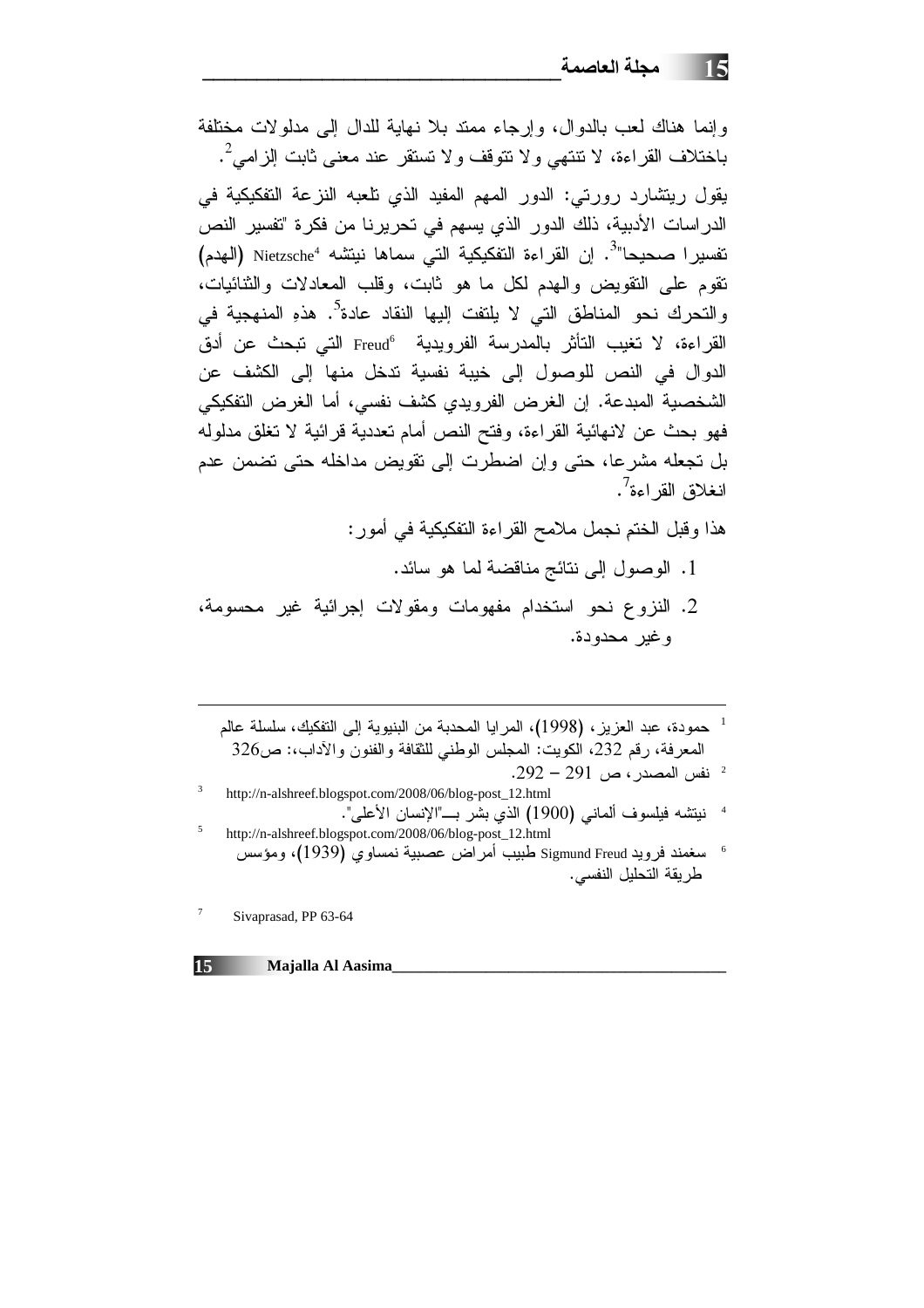3. قراءة مؤقتة في انتظار قراءة قادمة، أو عود لانهائي من القراءات القادمة <sup>1</sup>.

## الخاتمة

والحق أن التفكيكية سعي فكري لتقويض جميع الموروثات الفكرية والفلسفية والدينية والسياسية التبي ظلت أسرة للفكر الغربي زمن العصور المظلمة، وإحالة أفكار جديدة مبتورة عن كل ما هو تراثى ميتافيزيقى مركزيّ في الرؤية الموروثة. إن دريدا Derrida برفض الفكرة الغربية التي تمجّد الصوتَ على الكتابة، أو الحضور على الغياب. الكتابة تجعل أفكار الكاتب أكثر تعرضا للفحص والعناية، لذلك جعل دريدا لها القدح المُعلى، وقلب المعادلة لتستحوذ على مرتبة الصوت، وتصير هي الأساس، وبهذا يغيب الصوت، صوت المؤلف، لتعلن التفكيكية سلطة القراءة، وبالتالي تعلن ميلاد القارئ. لقد رفضَ جاك دريدا ميتافيزيقا الحضور، ونبنى بحماسة مبدأ الإرجاء، وتحول اللغة إلى مجرد دوال أخرى لا يمكن معها تثبيت دلالة معينة، ولهذا أعطى الأفضلية للكتابة على الكلام. والتفكيكية لا تعترف بشيء اسمه كِتاب، بل بالنصوص فقط. فقد كان النقد، بالمعنى التقليدي، تطبيقا لأنموذج يرمي إلى فهم العمل الأدبي، وربما يكون هذا النموذج فلسفيا أو أخلاقيا أو دينيا أو لسانيا. فالتفكيك لا يمنح الناقد أية نماذج، ولا يطبق أي أنموذج على النصوص الأدبية، بل يدمر جميع النماذج الموجودة، ولهذا تسبب الكتابة التفكيكية حيرة كبيرة. فعلى العكس من النقد البنيوي لا يؤمن النقد التفكيكي بوجود نسق بمكن فهمه<sup>2</sup>. ونلاحظ هنا أن التفكيك بنبذ المبتافيزيقا والفلسفة و اللسانيات و البنيوية.

وبناء على ما سبق، لقد تغير فهمنا للغة، فما مصير النقد ؟ يبدأ الجواب عن هذا السؤال بافتر اض أن الأدب هو شكل من أشكال الكتابة، وإن القصيدة أو

السبِّد، غسان، النَّفكيكيَّة والنَّقد العربيّ الحديث، مجلة الموقف الأدبي، العدد 426، تشرين الأول، 2006 م.

<sup>&</sup>lt;sup>2</sup> http://www.wata.cc/forums/showthread.php?t=49076

<sup>16</sup> Majalla Al Aasima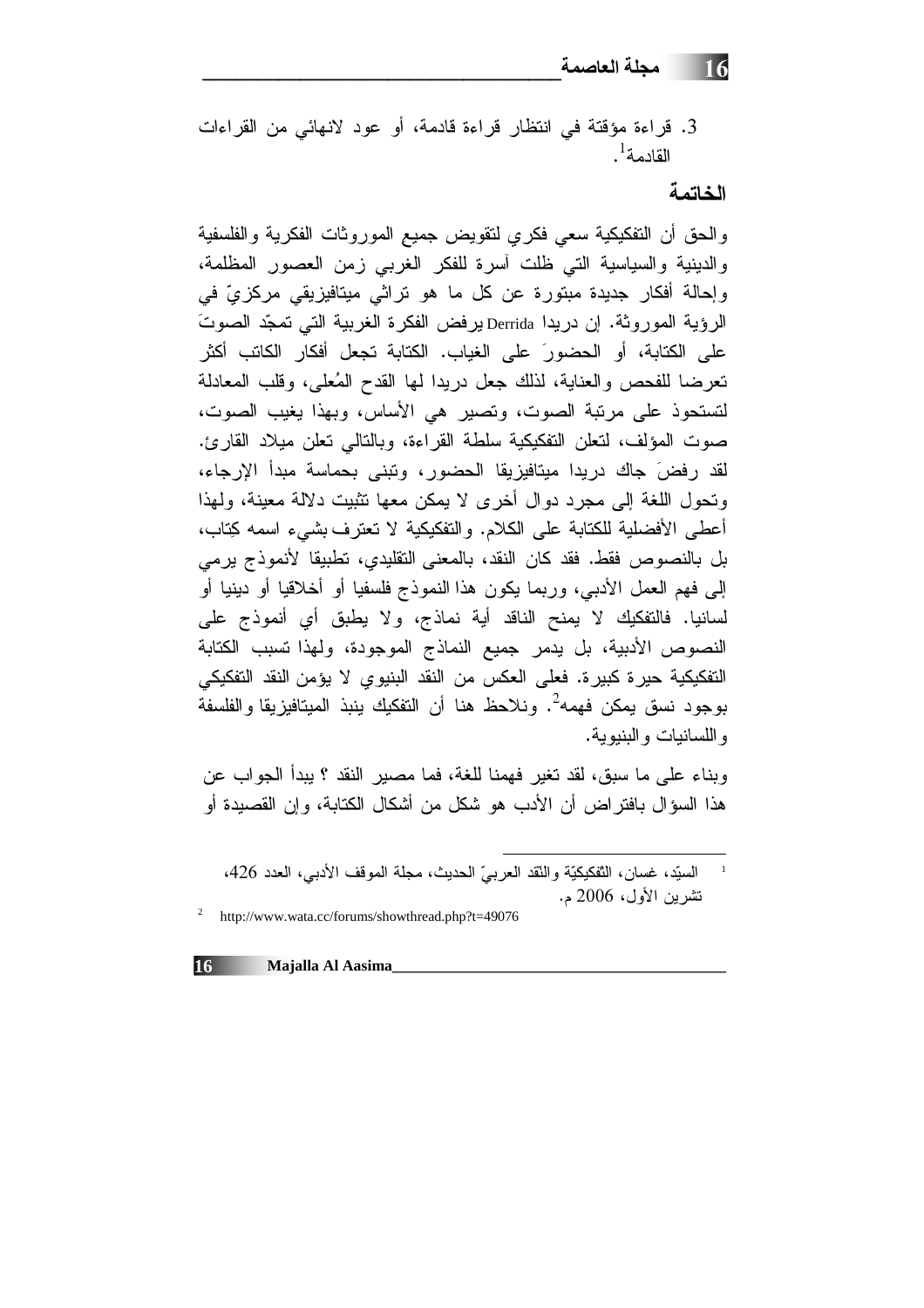القصبة أو أي عمل أدبي هو بنية آثار . أما النقد، الذي يعرف بأنه بحث في كلمة، وسطر، ونص، أو أي شيء يحرك الذهن من نقطة إدراك حسى معينة إلى عوالم البحث بمعية دافع قوى للتأويل. لقد جارى انتقادات للتفكيكة، في عالم اللغة الإنجليزية، ضمن منظرَين متباعدَين جدا: في منظور الفلسفة John Ellis  $^1$ التحليلية، وضمن منظور ماركسي. افتتح الأول جون م. إيليس الذي يسعى لكشف التناقضات المنطقية (الشكلية) ونقاط الضعف التجريبية للفلسفة الدريدية، والثاني كــُتاب مثل نرى إيجلتن<sup>2 -</sup> Terry Eagleton الذين يستعيدون الحجج آخذين على التفكيكية كونها انعزلت عن الممار سة السياسية والعلوم الاجتماعية<sup>3</sup>. إن كثيرًا من النقاد العرب المعاصرين يعتمدون على التفكيكية في قراءة نصوصهم الشعرية والسردية. ومن أشهر ممثليها في العالم العربي: عبد الله الغَذامِي (السعودية)، وكمال أبو دِيب (سوريا)، وعبد الملك مرناض (الجزائر)<sup>4</sup>. سيتبع هذا الكانب نطور مدرسة التفكيكية في العالم العربي بدر اسة خاصة في المستقبل القريب، إن شاء الله.

# المصادر والمراجع

- والسرد"، دمشق: اتحاد الكتاب العرب
- 2. جيمسون، فريدريك، (1972)، **سجن اللغة**، برنستون: مطبعة جامعة برنستون
- 3. حمودة، عبد العزيز ، (1998)، المرايا المحدبة من البنيوية إلى التفكيك، سلسلة عالم المعرفة، رقم 232، الكويت: المجلس الوطني للثقافة والفنون والأداب
- زيما، بيير ف.، La Déconstruction: Une critiqie ،(1996) (ا**لتفكيكية: در**ا**سة**  $\cdot$ .4 **نقدية**)، تعريب: أسامة الحاج، بيروت: المؤسسة الجامعية للدراسات والنشر والتوزيع

- نري إغليتن Terry Eagleton (و 1943م) ناقد ومنظر أدبي بريطـــانـي، أســـناذ بقســـم  $\overline{\phantom{a}}$ الإنجليزية في جامعة نورتر دام في إنجلترا.
	- زيما، بيير ف.، ص: 163–164
		- $10:$ عزام، محمد، ص

 $\overline{\mathbf{3}}$ 

جون البيس John Ellis أستاذ الألمانية وعميد قسم البكالوريوس في جامعة كالفورنيـــا بسانتاكروس في أمريكا.